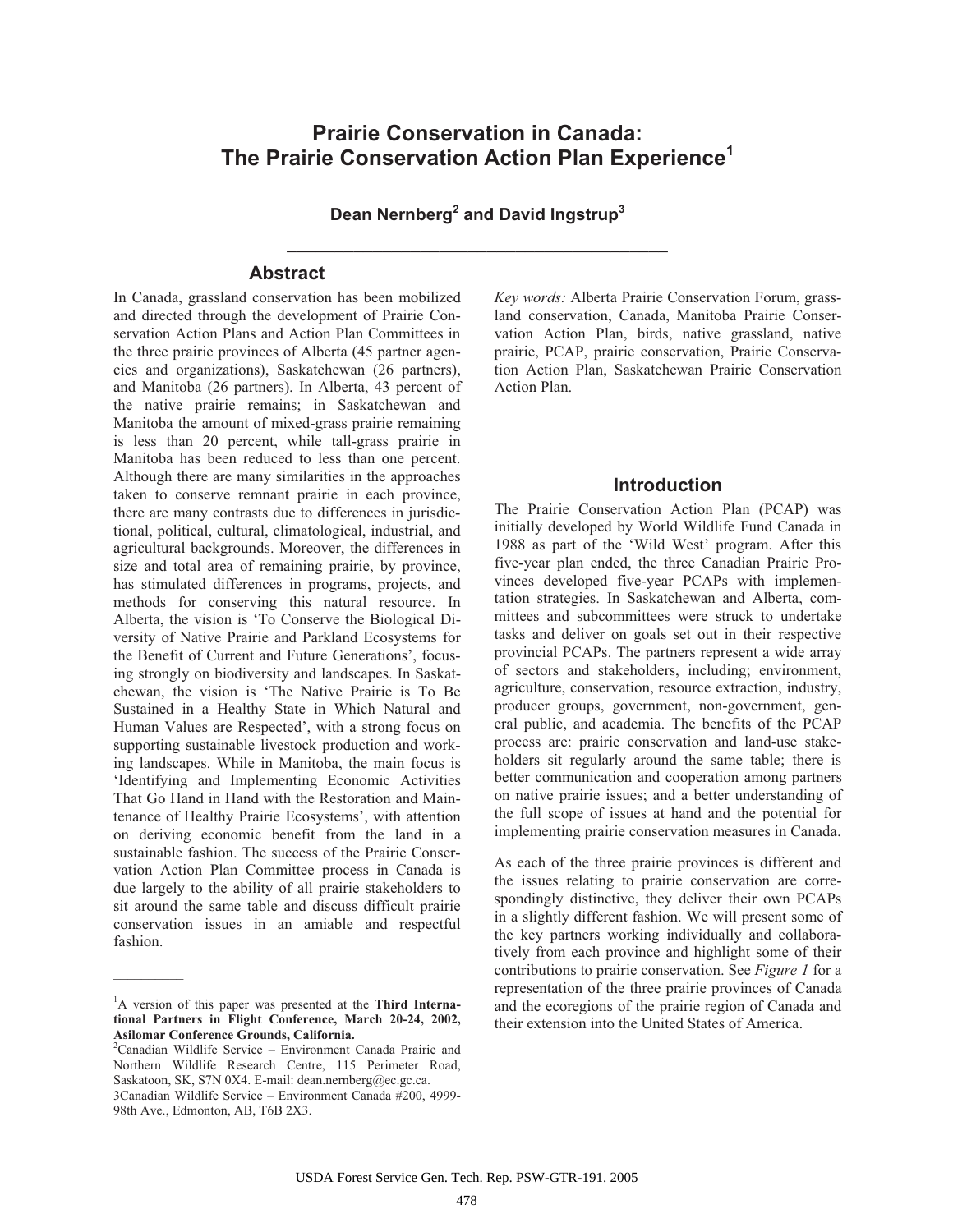# **Ecological Regions of North America Level II**



Figure 1– The prairie provinces of Canada and ecoregions of the prairie region of Canada and the United States. Map produced by Canadian Plains Research Centre, Regina, Saskatchewan. Map produced by Canadian Plains Research Centre, Regina, Saskatchewan, Canada.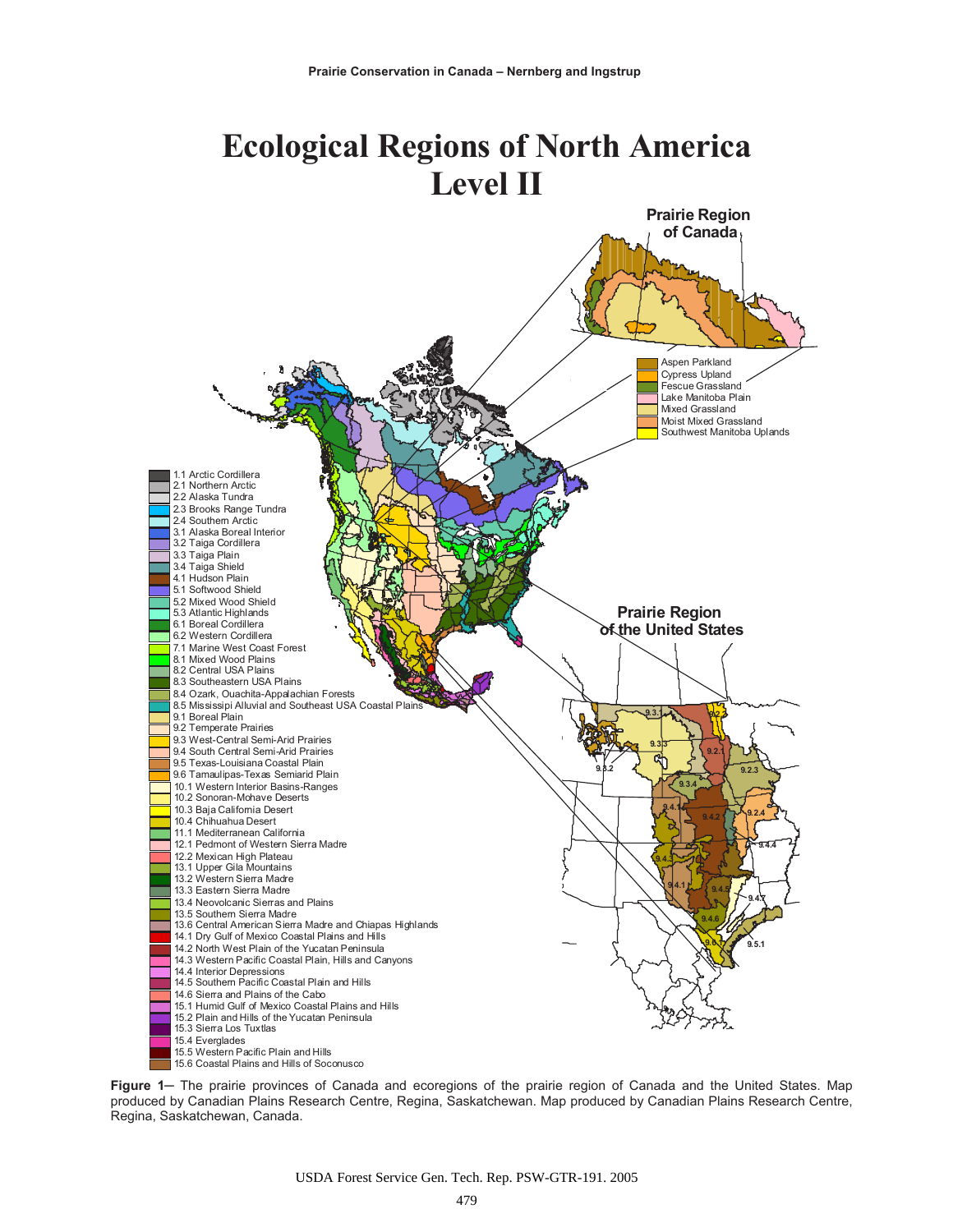#### **Manitoba**

The grassland region of Manitoba covers approximately 14,700  $\text{km}^2$ . This area in the southwest part of the province consisted mainly of aspen parkland and mixed grass prairie. Native vegetation remains on less than 18 percent of that original landbase. The tallgrass prairie, which formed the smallest component of grassland habitat in Manitoba and is restricted mainly to the Red River Valley floodplain, is now reduced to less than 0.1 percent of its original extent. Most of the remnant prairie habitat suffers from fragmentation, longterm idling, poor condition and degradation, and the invasion of shrubs, trees, and exotic species. These parcels of remnant prairie contain many of the rare and endangered species for that region.

In Manitoba, the PCAP theme is 'Identifying and Implementing Economic Activities That Go Hand in Hand with the Restoration and Maintenance of Healthy Prairie Ecosystems'. There were 36 partners that originally drafted the Manitoba PCAP. The partners contribute in various ways through programs delivered to public and private landowners and/or through the conservation and management of native prairie on their own land. The Manitoba Habitat Heritage Corporation (MHHC) works actively to preserve remaining prairie habitat through landowner conservation easements and land purchase. These partners continue to inventory and assess habitats in the mixed grass and tall grass ecozones of Manitoba. The Manitoba PCAP partners are involved with implementing landowner stewardship programs (for riparian and upland) and activities such as rotational grazing demonstrations in the mixed and tall grass zones to show the potential to maximize cover and reduce invasive species. In the tall grass zone the partners are involved in fire management to conserve and improve the condition of the native prairie. Much of the work in Manitoba is concentrated on land acquisition and management of remnant tallgrass prairie in the lower Red River Valley and development of conservation easements and stewardship agreements on mixed grass prairie in the southwestern portion of the province.

#### **Saskatchewan**

The grassland region of Saskatchewan covers approximately 241,000 km<sup>2</sup>. This is divided into four ecoregions. Other than the Cypress Upland, which is a unique landscape that was not glaciated during the last glacial period, these regions are distributed from the northeast to southwest in the grassland region of Saskatchewan. The amount of native dominated prairie remaining in these ecoregions, respectively, is: Aspen Parkland (1.05 million ha, 12.9 percent of ecoregion), Moist Mixed Grassland (1.05 million ha, 15.5 percent), Mixed Grassland (2.70 million ha, 31.3 percent), and Cypress Upland (0.36 million ha, 71 percent) (Gauthier et al. 2002). About 21 percent (5.17 million ha) of the Saskatchewan grassland region remains as native prairie.

Saskatchewan's PCAP theme is 'The Native Prairie is To Be Sustained in a Healthy State in Which Natural and Human Values are Respected.' There are 23 partners in the Saskatchewan PCAP Committee, which is chaired by the Saskatchewan Stock Growers Association. The PCAP is unique as it is the first producerled, multi-stakeholder funded coordination of native prairie programming in North America. An actionoriented plan, consisting of 85 actions that are tied to five goals, guides partner activities. The Committee meets three to four times per year. Progress is evaluated annually and communicated through the production of "Partner Updates" which consist of an inventory of Partner activities relative to each action, as well as a list of progress and shortfalls in Plan implementation. The current PCAP expires in the spring of 2003 and work is in progress to have a new Plan in place to ensure continuity. The partners contribute in various ways through programming delivered to public and private landowners and/or through the conservation and management of native prairie on their land. The PCAP office and paid manager work also to facilitate the coordination of the PCAP partners and to produce extension and education programs and materials. The PCAP has been effective in reducing or eliminating duplication of programs and activities, contributing to the development of effective, unified communication strategies, and identifying and addressing gaps in existing or proposed programs.

Some of the key partners and their activities include:

# *Saskatchewan Wetland Conservation Corporation (SWCC)*

SWCC delivers wetland, native prairie, and riparian habitat programs in Saskatchewan. Through this partnership, the Corporation links agricultural, industry, and wildlife interest to land-use programming in Saskatchewan. The Corporation leads coordination of the North American Waterfowl Management Plan (NAWMP) activities in the province.

SWCC has inventoried and assessed over 5.5 million ha of prairie land in Saskatchewan, particularly in areas with a high degree of cultivation, although this has included 2.5 million ha in the Missouri Coteau. The Missouri Coteau is an elevated land feature that runs through southern Saskatchewan into North and South Dakota and has an above-average proportion of remnant native prairie. The Corporation has a number of programs to deliver stewardship activities, namely the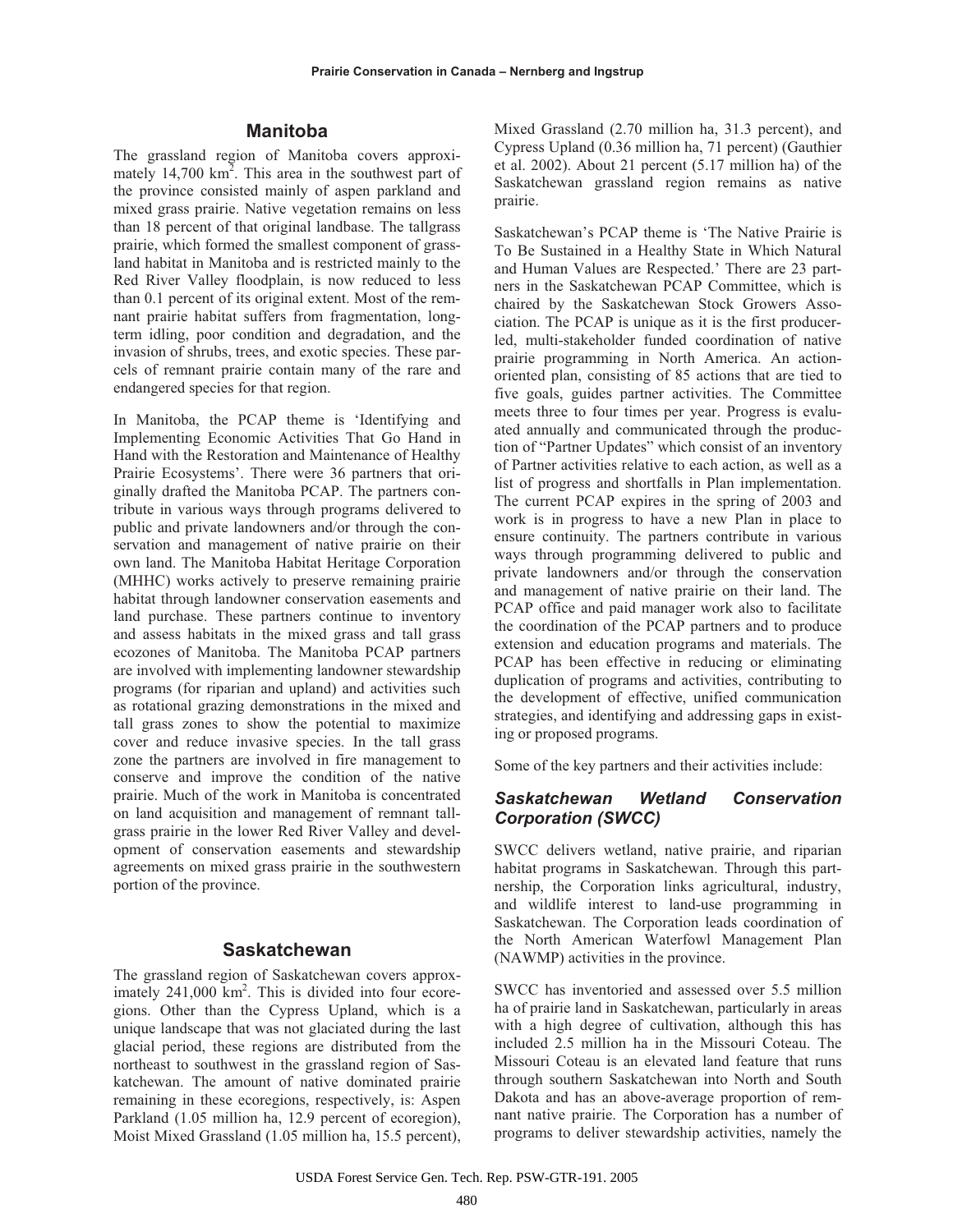Riparian Stewardship Program and the Native Prairie Stewardship Program. Under the latter program they have signed up 500 volunteer landowners to conserve over 80,000 ha of native prairie. Moreover they produce numerous extension publications such as 'Managing Your Native Prairie Parcels,' 'Managing Saskatchewan Wetlands,' and the new 'Classification and Management of Riparian and Wetland Sites,' and 'Land Manager's Guide to Grassland Birds of Saskatchewan'.

#### *Agriculture and Agri-Food Canada*

The Prairie Farm Rehabilitation Administration (PFRA), a branch of Agriculture and Agri-Food Canada, was set up in response to the depression during the 1930's. They manage a significant portion of the remaining prairie in Saskatchewan and some areas of Manitoba and Alberta as federal pastures for grazing and biodiversity. Their lands total 930,000 ha with 84 percent still native prairie. They undertake periodic inventories and range condition assessments to monitor the condition and use of these lands.

The Semi-Arid Prairie Agriculture Research Station is undertaking research on native forages, grazing systems, and planted native mixes for grazing trials. They are investigating the use of native plants for conventional agriculture as well.

#### *Saskatchewan Provincial Pasture Program*

The provincial pasture program is operated under Saskatchewan Agriculture, Food, and Rural Revitalization. They manage a total of 325,000 ha of land, some of which was converted to tame forages. They manage 1 million ha of rangeland through grazing leases. They have modified these crown lease agreements to incorporate sustainable management and have recently placed conservation easements on a significant portion of this land so that it can not be broken. They provide landowner technical assistance through on-site visits and workshops and extension publications.

# *Nature Saskatchewan*

Founded in 1949, this provincial non-government organization delivers programs addressing the conservation of species at risk and conservation of habitat through stewardship and easements. Through Operation Burrowing Owl, they have agreements with 460 landowners protecting habitat at 603 sites. This includes 22,594 ha on private land and 38,920 ha on public land. The Piping Plover (*Charadrius melodus*) is another major species of concern for this organization.

# *Native Plant Society of Saskatchewan (NPSS)*

The NPSS has been instrumental in developing key resource materials on the conservation and evaluation of native prairie. They have an active membership and Coordinator and work to develop guidelines and encourage new policy and directives. Some of their publications include 'Native Seed Harvesting,' 'Saskatchewan's Native Prairie: Taking Stock of a Vanishing Ecosystem and Dwindling Resource,' and 'Acreage Living: A Conservation Guide for Owners and Developers of Natural Habitat'.

# *Saskatchewan Burrowing Owl Interpretive Centre (SBOIC)*

The SBOIC delivers in-house tours and outreach programming on Burrowing Owls (*Athene cunicularia*) and issues affecting their conservation. The SBOIC features wild, captive, and imprinted owls and a 0.5-ha prairie restoration project. The SBOIC is a key delivery partner of the Owls and Cows Tour and the Eco-Extravaganza. Highly skilled interpretive staff use imprinted Burrowing Owls as a flagship species to effectively communicate the need for native prairie conservation and management to diverse audience groups.

# *Saskatchewan Environment (SE)*

The provincial environment department operates a Representative Areas Network (RAN). They have incorporated 5.1 million ha of ecologically important lands (including holdings of many partners already mentioned) into these RAN sites. Through their Fish and Wildlife Development Fund they have secured 45,000 ha of wildlife habitat.

# *Saskatchewan Wildlife Federation (SWF)*

The Habitat Trust Program, delivered by SWF, has secured over 20,000 ha of prairie and aspen parkland habitat. Over 90 percent of this habitat is natural.

# *Missouri Coteau Initiative*

This Initiative is an example of attempts to coordinate and deliver a large-scale ecosystem landscape-planning program. Most of the large non-government conservation organizations are working in this region in southern Saskatchewan because one-third still remains as natural prairie. The Missouri Coteau is an important area for wildlife including many species at risk, waterfowl, shorebirds, grassland birds, and colonial waterbirds. Saskatchewan's cow-calf industry stewardship programs delivered by the partners strive to provide win-win benefits for wildlife and agriculture.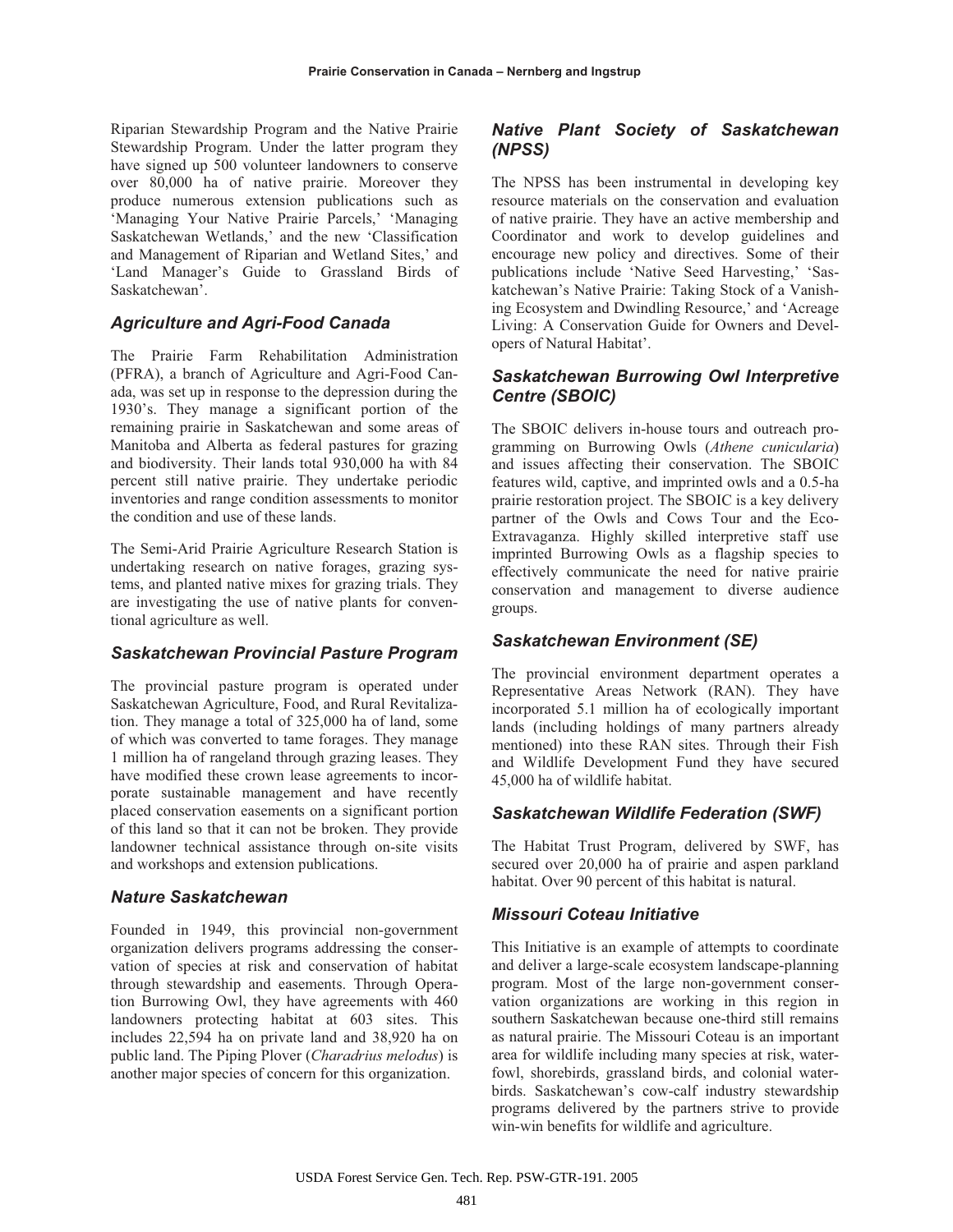|              | Mixed grassland | <b>Moist mixed</b><br>grassland | <b>Northern</b><br>Fescue | <b>Foothills</b><br><b>Fescue</b> | <b>Total</b>   |
|--------------|-----------------|---------------------------------|---------------------------|-----------------------------------|----------------|
| Crown land   | 1,694           | 326                             | 264                       | 76                                | 2,361          |
|              | (66%)           | (57%)                           | (42%)                     | (17%)                             | (56%)          |
| Private land | 882<br>(34%)    | 248<br>(43%)                    | 366<br>(58%)              | 360<br>(83%)                      | 1,856<br>(44%) |
| Total        | 2,577<br>(54%)  | 574<br>$(31\%)$                 | 630<br>$(40\%)$           | 436<br>(29%)                      | 4,217<br>(43%) |

**Table 1***— Area (1,000s of ha) of native prairie remaining in the four grassland ecoregions of Alberta and the breakdown between private and crown lands*<sup>1</sup>

under that ownership type. The Commission on Economic Cooperation terms the Northern Fescue portion listed here as part of Aspen Parkland and the Foothills Fescue as Fescue.

# *Eco-Extravaganza and the Owls and Cows Tour*

These outreach programs are organized by the PCAP Manager and delivered by several PCAP partners. Interactive games, skits, and songs are used to communicate information to K-6 students on prairie and riparian areas, species at risk stewardship, and the positive role played by the ranching industry in the conservation and management of native prairie. Teacher evaluations indicate extremely high levels of satisfaction with these programs. Target areas for programming are determined annually by the PCAP Office in consultation with delivery partners.

Four town-hall evening meetings are held annually at communities within the Eco-Extravaganza target area to promote and communicate information to landowners and land managers on stewardship programs offered by PCAP partners. The meetings feature presentations by various PCAP partner groups on their programs, displays, and publications. In their evaluations, participants indicated that they liked that nongovernment and government groups were working together with producers to communicate information of stewardship programs.

#### **Alberta**

The grassland region of Alberta covers approximately 97,000 km<sup>2</sup>. The amount of native prairie remaining varies among the four grassland ecoregions (*table 1*). On average, 43 percent of the native prairie is remaining over the Alberta grassland region (excluding Parkland) totaling  $4.2$  million ha<sup>1</sup>. The proportion of native prairie remaining varies between private and public land (*table 1*).

 $\mathcal{L}=\mathcal{L}$ 

Alberta's focal theme is 'To Conserve the Biological Diversity of Native Prairie and Parkland Ecosystems for the Benefit of Current and Future Generations.' As in Saskatchewan, the partners in Alberta contribute in various ways through programming delivered to public and private landowners and/or through the conservation and management of native prairie on their land as well as education extension to the public at large. There are 43 partners in the Alberta Prairie Conservation Forum (PCAP Committee) with various subcommittees to tackle issues and needs. They have recently re-drafted their Prairie Conservation Action Plan for another five-year term. The Forum meets three times per year and the executive an additional time between each meeting. The Forum and its subcommittees produce numerous publications and public awareness materials, including Occasional Papers, on substantive broad topics, and Prairie Notes, discussing issues of the day.

Some of the key partners and their activities include:

# *Irrigation District (EID)*

The EID delivers water for irrigation and domestic use and provides use of grasslands in a sustainable fashion. They are the largest private landowner in Alberta managing over 250,000 ha of land. Almost 80 percent of this land is native mixed grass prairie. Much of their wetland and grazing management is done in association with Ducks Unlimited Canada.

#### *Alberta Conservation Association (ACA)*

The ACA works with ranchers to develop principles of sound grazing management practices for the benefit of wildlife and their client's ranch.

Target areas and key projects include:

- 1. Milk River Ridge/Writing-On-Stone -68,000 ha
- 2. Special Area #4 29,000 ha
- 3. Pakowki Lake 31,500 ha

<sup>1</sup> Unpublished database on file at Alberta Environment, Lethbridge, Alberta, Canada.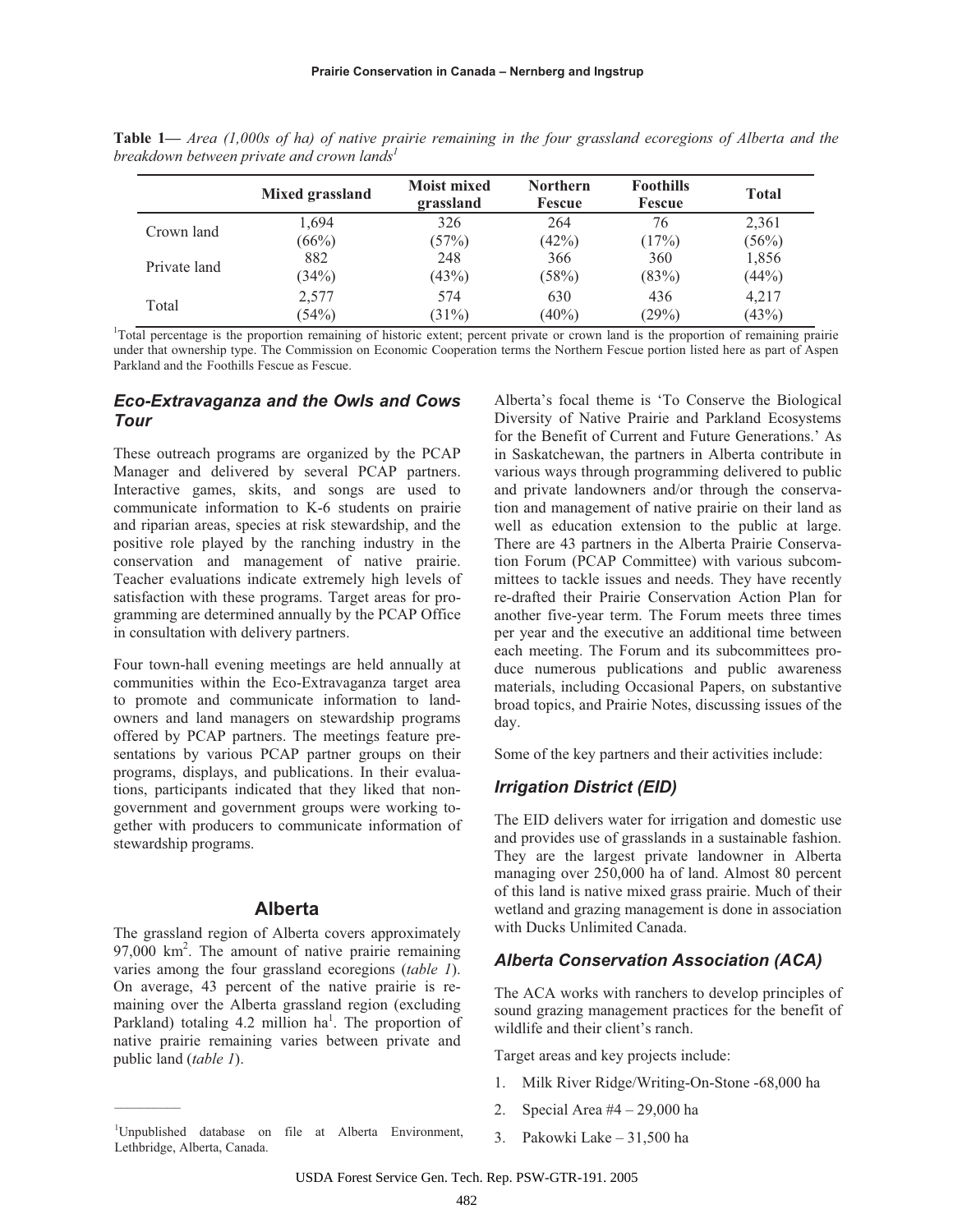They administer the Native Prairie Land Stewardship Program, previously known as the Sharp-tailed Grouse Habitat Program. They are working with landowners to develop range management plans and improvements are implemented on a cost-share basis.

# *Alberta Fish and Game Association – Operation Grassland Community (OGC)*

OGC was developed in 1989 to provide stewardship and education to conserve native prairie habitat and wildlife, particularly species at risk. The OGC program grew from what was initially the Operation Burrowing Owl program and now provides community stewardship initiatives, on-farm planning workshops, and a youth education campaign. OGC is working with 220 landowners and has enrolled 23,000 ha of native prairie.

# *Alberta Riparian Habitat Management Project – 'Cows and Fish'*

This project provides information to producers, resource managers, and the general public through presentations, field days, and workshops to promote an understanding of practical solutions to the management of riparian areas. They have consulted with over 22,000 people and given almost 400 presentations. Assessments of 1000 km of stream at over 800 sites have been made and they have undertaken an inventory and riparian health assessment with over 400 landowners. The staff of Alberta Public Lands working on this project has produced numerous well-received and used publications, handbooks, and other resource materials.

# *Southern Alberta Land Trust Society (SALTS)*

The SALTS is a locally-based, rancher-driven, nonprofit organization dedicated to preserving the ecological, productive, scenic, and cultural value of Alberta's prairie and foothill regions. The Society developed to resist the pressures of urban development and to assist ranchers who wish to maintain the landscape in active working ranches. It includes an education program to inform urban populations of the value of natural landscapes and the ecological and social costs of urban expansion.

#### *Special Areas*

The Special Areas Act was passed in Alberta in 1938. This allowed the provincial government to lease out tax-recovery land and crown lands, to provide municipal services, and to undertake programs to rehabilitate the land for the betterment of the residents of the Special Areas. These areas encompass 2.1 million ha of which 60 percent is native prairie. The entire native

prairie on this land has been protected by law from breaking.

#### *Oil and Gas Producers and Regulators*

There has been, and continues to be, considerable activity in this industry and their activities do result in disturbance on the remaining native prairie. The energy sector has made significant strides to minimize the impact of their activities upon native prairie.

# **Region-Wide**

#### *Nature Conservancy of Canada (NCC)*

The NCC protects ecologically sensitive lands in the Manitoba, Saskatchewan, and Alberta grassland natural regions. Important habitat for waterfowl, grassland birds, shorebirds, colonial waterbirds, species at risk, and other wildlife species through a number of securement techniques such as land purchase and conservation easements. The NCC initiated work in the grassland region of Alberta in spring 2001. They have completed two projects securing and managing 4,500 ha and are currently working with seven landowners managing 8,000 ha. They are focused on three landscape areas: Cypress Uplands, Sage Creek Uplands, and the Milk River Ridge.

#### *Ducks Unlimited Canada (DUC)*

DUC is a major deliverer of wetland conservation and waterfowl management programs on the prairies. They lead delivery of NAWMP but work on other bird and prairie conservation initiatives as well. DUC works with private and public landowners to develop longterm agreements for integrated wildlife and range management plans. Projects focus on water control structures and installing fencing and stock watering systems to improve rotational grazing systems.

In Saskatchewan project areas are concentrated in the Missouri Coteau, Allan Hills, and landscapes in northwest Saskatchewan. Examples of Alberta DUC projects include:

- 1. Contra Costa Project located east of Brooks, AB on EID land:
	- $\bullet$  30,800 ha of native prairie
	- x 3,000 ha of managed irrigation-fed wetlands
- 2. Cameron Project located east of Vauxhall, AB on Crown land:
	- 23,500 ha of native prairie
	- 400 ha of managed irrigation-fed wetlands